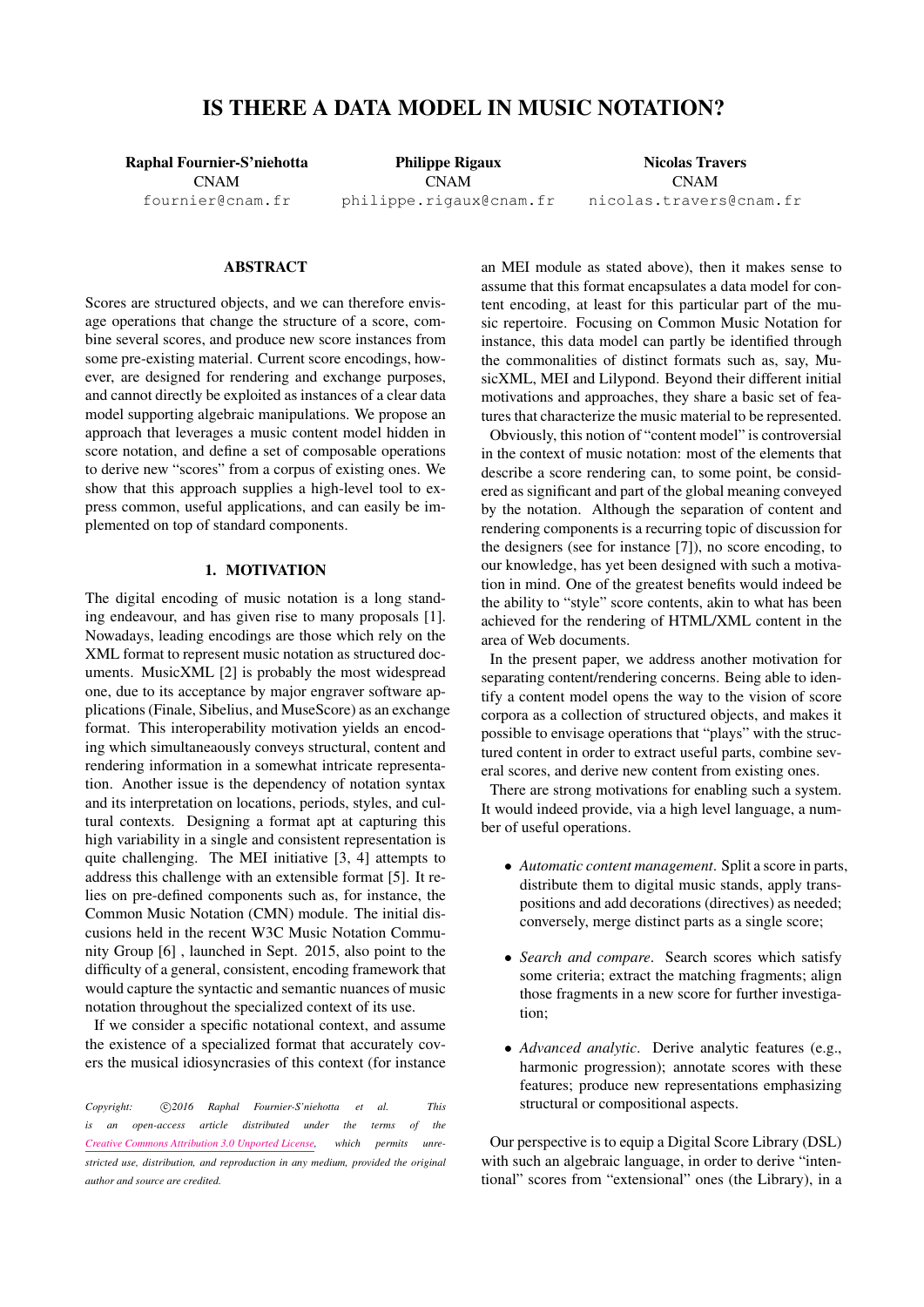direct correspondence with relational databases and the relational algebra [\[8\]](#page-5-7). We focus on operations that apply to the model space *in closed form*, i.e., which map instance(s) of the model to other instance(s). With closure comes composition: if s is a model instance (a "score") and  $o_1$ ,  $o_2$  are two operations, then  $o_1(s)$  is a "score",  $o_2(o_1(s))$  is also a "score", and we obtain an algebraic structure (in the mathematical sense) that lets us manipulate score material in order to produce new representations.

This approach brings, to the design and implementation of applications that deal with symbolic music, the standard and well-known advantages of specialized data management systems. Let us just mention the few most important: (i) ability to rely on a stable, well-defined and expressive data model, (ii) independence between logical modeling and physical design, saving the need to confront programmers with intricate optimization issues at the application level and (iii) efficiency of set-based operators and indexes provided by the data system.

In summary, we expose in the rest of the paper the following contributions

- 1. *A vision*. We describe in Section [2](#page-1-0) a conceptual setting where digital libraries of score encodings can be leveraged to support structured content manipulation.
- 2. *A model*. Section [3](#page-2-0) proposes a model that captures the most common features of CMN, along with a high-level, algebraic query language.
- 3. *Implementation guidelines*. Finally, we provide in Section [4](#page-4-0) a technical discussion, based on our current implementation choices, showing the limited efforts required to achieve our vision.

Section [5](#page-4-1) briefly discusses related work and Section [6](#page-5-8) concludes the paper and discusses ongoing and future work.

#### 2. VISION

<span id="page-1-0"></span>Figure [1](#page-1-1) summarizes the envisioned system. We propose in Section [4](#page-4-0) a technical discussion related to our current implementation choices, but the figure exposes the main conceptual features at a convenient level of abstraction.

The bottom layer is a Digital Score Library (DSL) managing corpora of scores in some encoding, whether MusicXML, MEI, or any other legacy format (e.g., Humdrum). As explained in the introductory part, such encodings are not designed to support content-based manipulations, and, as a matter of fact, it is hardly possible to do so. Access to *explicit* music content information is intricate, due to the complex interleaving of content-oriented and renderingoriented elements. Extracting a mere sequence of notes from MusicXML or MEI for instance is not a trivial task. Using implicit features that could be derived from the encoded content is even more difficult.

We therefore *map* the encoding toward a model layer where the content is extracted from the encoding and structured according to the model structures. One mapper has to be

<span id="page-1-1"></span>

Figure 1. Envisioned system

defined for each possible encoding, as shown by the figure which assumes that MusicXML and MEI documents cohabit in a same DSL. Adding a new source represented with a new encoding is just a matter of adding a new mapper. Each document in the DSL is then mapped to a (virtual) instance of the model. These define virtual – no materialization occurs – corpora of music notation objects that we will call *vScores* in the following.

The data model layer encapsulates both data representation and data operations. We further distinguish two kinds of operations: *structural operators* and *user-defined functions* (UDFs). The former implement the idea that structured score management corresponds, at the core level, to a limited set of fundamental operations, grouped in a score algebra, that can be defined and implemented once for all. The latter acknowledges that the richness of music notation manipulations calls for a combination of these operations with user-defined functions at early steps of the query evaluation process. Modeling the structural operators and combining them with user-defined operations constitutes the operational part of the model. This yields a query language whose expressions define the set of transformations that produce new *vScores* from the base corpora.

The result of a query is itself a new, intentional corpora. This gives rise to several potential exploitations. First, the result can be kept in the user space, as a "view" (using database terminology) over the base corpora. A performer could for instance keep a set of parts for her next rehearsal/concert. Second, the query result can be visualized, possibly with representations that emphasize analytical aspects computed from the scores.

Finally, derived *vScores* can be in serialized in a permanent storage, in a format compliant to one of the encoding standards. This is where styling could take place, in a process which is the exact opposite of the mapping which abstracts a content from MusicXML or MEI documents. Serialization of *vScores* implies the "decoration" of pure content with rendering features. Voices must be assigned to staves, the clef must be chosen based on the voices range,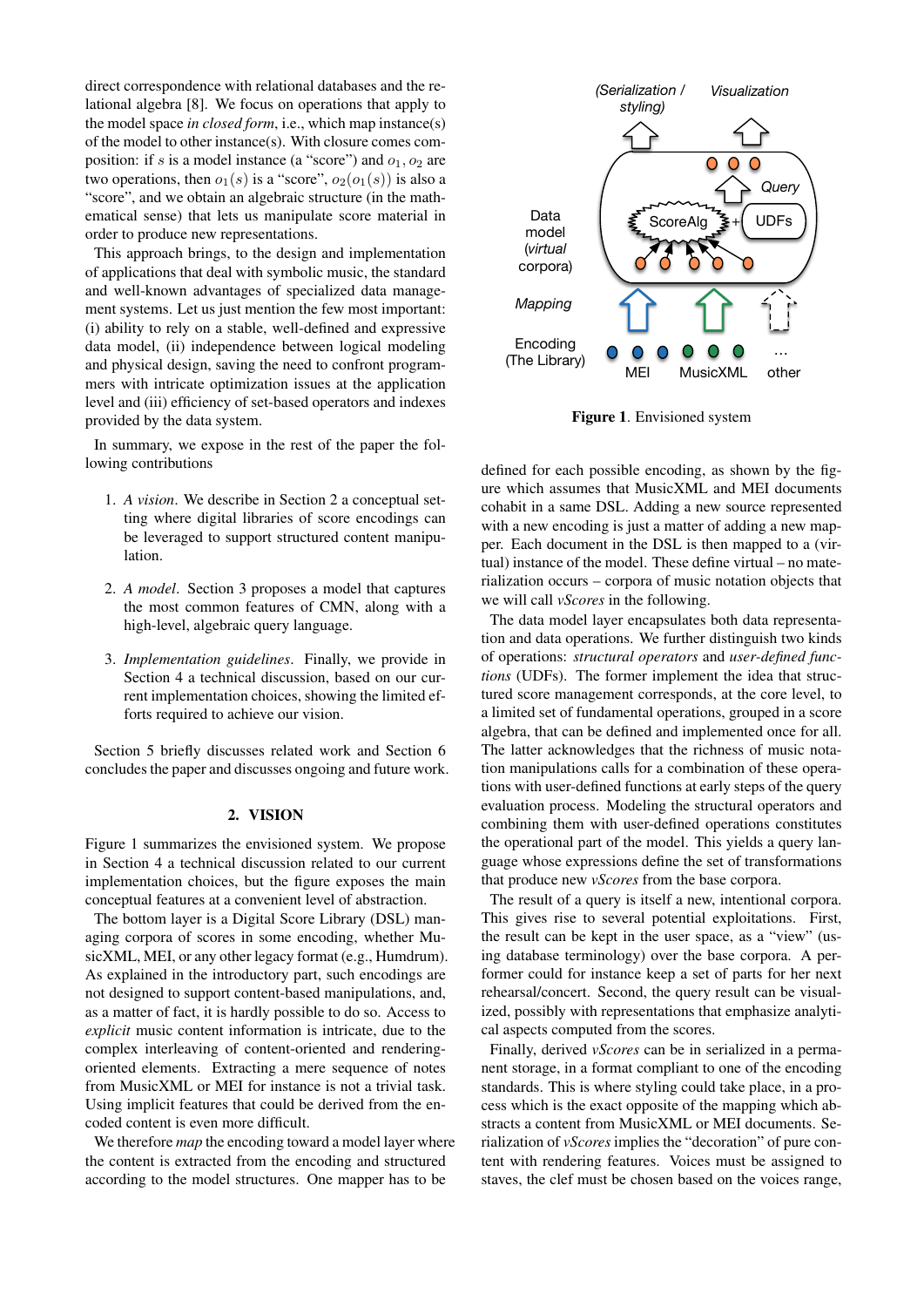alterations must be displayed according to some general policy, etc. We do not elaborate on this process which, as explained above, is directly related to the complex issues of concerns separation in the music notation domain and falls beyond the scope of our current work. We note that, in some sense, the vision outlined above constitutes a possible framework to investigate this issue. A way to provide a meaningful distinction between content and rendering would indeed be to define a pair of (mapping / serialization) operations that produce an alternative rendering of a score while preserving its content.

In the subsequent sections, we implement this vision with a conceptual model applied to CMN, and expose our technical choices to make the whole approach practical.

## 3. THE DATA MODEL

<span id="page-2-0"></span>We now present a simple data model that extends the relational model with the concepts of voices and events. The model features a core algebra which is mostly illustrated via examples expressed in a high-level language. A formal presentation of the algebra can be found in [\[9\]](#page-5-9).

## 3.1 Schema: events, voices, scores and opera

CMN scores are modeled as polyphonic pieces composed of "voices", each voice being a sequence of "events" in some music-related domain (notes, rests, chords, syllabs) such that only one event occurs at a given instant for a given duration. The concepts of voices and events (with non null duration) are shared by most of the encodings we are aware of, in the field of CMN.

## *3.1.1 Events*

An event  $e$  is some value  $v$  observed during an interval  $[t_1, t_2]$ . For our purposes, v is any value taken from a domain dom, and we note  $\mathcal{E}(\text{dom})$  the set of events on dom. Of particular interest are the following (musical) domains, with some internal operators.

- Sounds (dsound): represents  $n$  simultaneous tones,  $n \geq 1$ ). This covers simple sounds (notes,  $n = 1$ ) and composed sounds (chords,  $n > 1$ ).
- Syllables, (dsyll).

Sound is a complex notion that can be decomposed in several components (height, intensity, timbre). In practice, we are limited to those captured by the notational system, mostly the frequency (pitch and octave). Other aspects are sometimes indirectly represented (for instance, timbre by the instrument name).

We do not restrict the events to musical domains. For instance, an event in the dint domain might represent the value of an interval between two voices at a given timestamp. Such events can be inferred from the notation, and can enrich the representation. Beyond this simplistic illustration, this permits the definition of generalized scores that extend the usual concept by combining musical events with non-musical domains representing, for instance, some analytic feature.

## *3.1.2 Voices as Time Series*

A musical time series (or *voice* to make it short) is a mapping from the time domain  $T$  (a discrete, ordered set isomorphic to  $\mathbb Q$ ) into a set of events  $\mathcal E(\text{dom})$ . We denote by Voice(dom) the type of a voice, where dom is the domain of interest.

A voice is an instance of a voice type. So, for instance:

- $v_1$ : Voice(dsound) denotes a voice  $v_1$  which represents a function from  $T$  to "pure" music events.
- $v_2$ : **Voice(dint)** denotes a voice  $v_2$  which represents a function from  $T$  to integers, such as the intervals between two (music) voice.
- $v_3$ : Voice(dsyll) denotes a voice which represents a function from  $T$  to text, such as lyrics.

Since a voice is a function, there is exactly one event at each instant (in other words, events cannot overlap). We can partly relax this constraint by adding to each domain a distinguished *null value* ⊥ which denotes the "absence" of event (see [\[9\]](#page-5-9) for a detailed discussion).

#### *3.1.3 Scores as synchronized time series*

We can now define scores. At a basic level, a score is a synchronization of voice(s). We extend this definition to capture a recursive organization of scores built from subscores.

- v a voice, then v is a score.
- if  $s_1, \dots, s_n$  are scores, the sequence  $\langle s_1, \dots, s_n \rangle$ is a score.

The type of a score is the enumeration of voices that constitute a score, associated with their names. For instance:

1. The type  $T_q$  of a quartet is

```
[violin1: dsound, violin2: dsound,
    alto: dsound, cello: dsound ]
```
- 2. The type  $T_v$  of a vocal part is:
	- [lyrics: dsyll, monody: dsound]
- 3. The recursive structure of a score with a vocal part of type  $T_v$  and a figured bass is

[vocal: Tv, bass: dsound]

Instances of these types are time series from  $\mathcal T$  to, respectively, **dsound<sup>4</sup>**, **dsound**  $\times$  **dsyll**, and (**dsound**  $\times$  **dsyll**)  $\times$ dsound. Conceptually, the first one represents a function which associates to each timestamp a 4-tuple of music events, the second one a function which associates to each timestamp a pair (sound, syll). Essentially, a score extends the concept of voice (i) by allowing several events to occur simultaneously and (ii) by labelling events with names, providing a "hook" to refer to them with operations. Unifying the model for voices and scores makes it easy to define operations that remain in a consistent setting.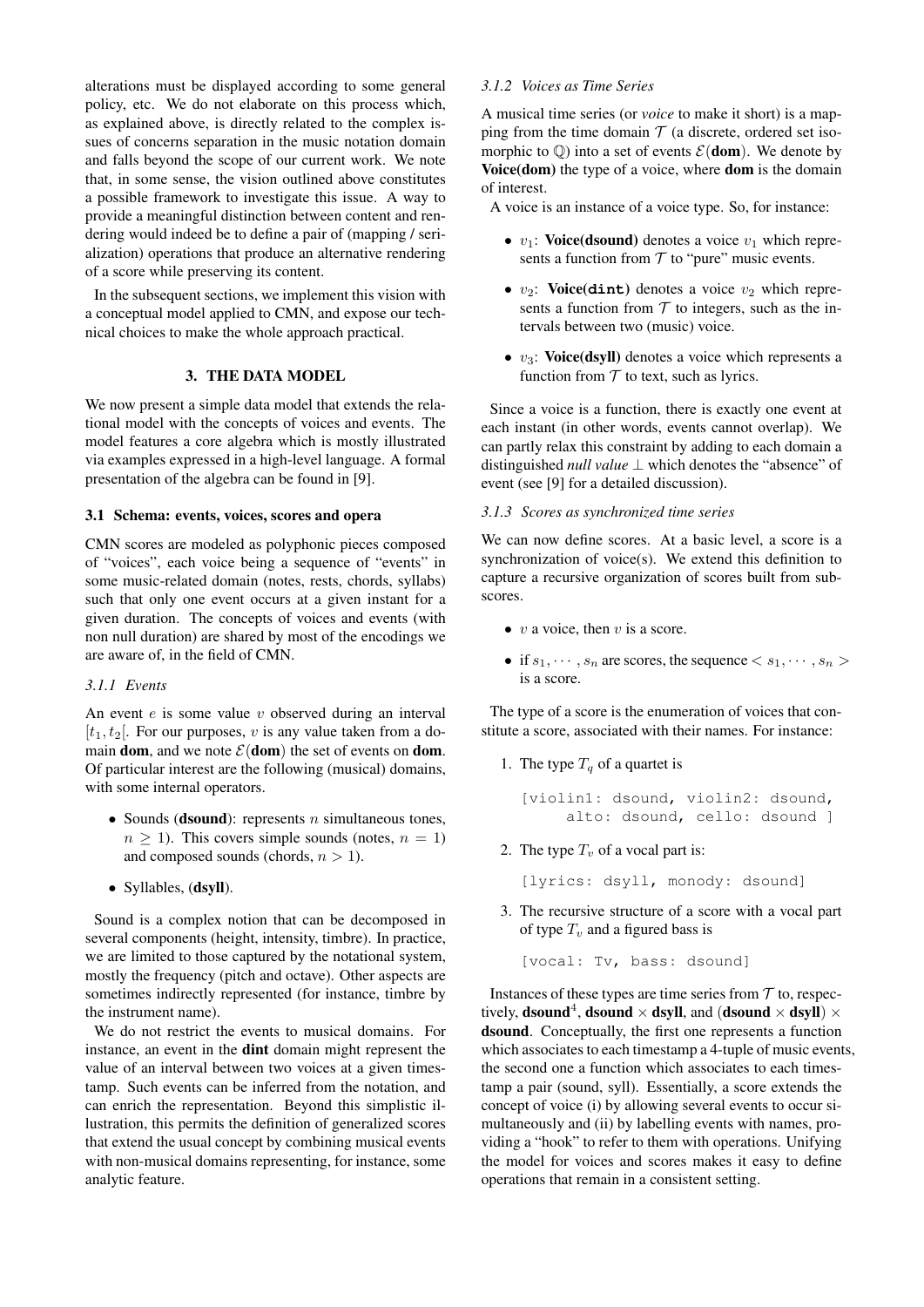#### *3.1.4 Corpora as extended relations*

Finally, an *opus* is a tuple of values which can either be atomic values (strings, integers, floats) or scores. Opuses with similar structure can be grouped in a *Corpus*. If we compare with the standard relational approach, a corpus is a container of similar objects, akin to a table, and an opus is an element in the container (a row in the table). A database is a set of corpora.

Since a corpus gathers opera with similar type, this type can be summarized as a corpus schema. The following example shows a possible schema for a *Quartet* corpus.

```
Quartet (id: int,
         title: string,
         composer: string,
         published: date,
         music: Score [v1: dsound,
                        v2: dsound,
                        alto: dsound,
                        cello: dsound
                       ]
         )
```
## 3.2 User query language

We need a concrete syntax to express our score manipulations. Since we want to limit as much as possible the extension required to adapt our model to an existing system, this leaves two main options: SQL and XQuery. The examples below are based on XQuery which presents several features of interest, including the ability to incorporate functions, and fits naturally with the hierarchical nature of our data items (opuses, made of scores, made of voices, with possibly intermediate levels).

In order to avoid formal developments, the main characteristics of the language are introduced with examples. The interested reader is referred to a companion paper [\[10\]](#page-5-10) that details the design of the query language and the related implementation issues. The examples below *cannot* be directly evaluated as XQuery expressions, since they are interpreted over virtual instances of the above score model. The actual evaluation relies on a lightweight query rewritting presented in the next section.

The examples rely on the *Quartet* corpus (refer to the previous section for its schema). Our first example creates a list of the Haydn's quartets, reduced to the violin's parts.

```
for $s in collection("Quartet")
where $s/composer="Haydn"
return $s/title, Score($s/music/v1, $s/music/v2)
```
Recall that music is an attribute of type Score of the *Quartet* corpus. This first query shows two basic operators to manipulate scores: projection on score/voices with the standard"/" XPath syntax, and creation of new scores with the Score() synchronizer operator.

A third operator that allows the derivation of new score contents is MAP: it represents a higher-order function that applies a given function  $f$  to each event in a voice, and returns the voice built from  $f$ 's results. Here is an example: we want the quartets where the violin1 part is played by a B-flat clarinet. We need to transpose the  $v1$  part 2 semitones up.

```
for $s in collection("Quartet")
where $s/composer="Haydn"
let $clarinet := Map ($s/music/v1, transpose (2))
let $clrange := ambitus ($clarinet)
let $cirange := amortus (volutions),<br>
return $s/title, $cirange,<br>
Score($clarinet, $s/music/v2,
                  Score($clarinet, $s/music/v2,
$s/music/alto, $s/music/cello)
```
This second query shows how to define variables that hold new content derived from the stored scores via *user defined functions* (UDFs). For the sake of illustration we create two variables, \$clarinet and \$clrange, calling respectively ambitus() and transpose().

In the first case, the function has to be applied to each event of the violin voice. This is expressed with MAP which yields a new voice with the transposed events. By contrast, ambitus() is directly applied to the voice as a whole. It produces a scalar value (not a voice).

MAP is the primary means by which new voices can be created by applying all kinds of transformations. MAP is also the operator that opens the query language to the integration of *external* functions: any library can be integrated as a first-class component of the querying system, providing some technical work to "wrap" it conveniently (see next section).

By "mapping" a Boolean expression  $e$  to a voice, we can filter out the events that do not satisfy  $e$ , replacing them by the null event ⊥. Note that this is different from *selecting* a score based on some property of its voice(s). The next query illustrates both functionalities: we select all the psalms such that the vocal part contains some word,"nullify" the events that do not belong to the first ten measures, and trim the voice to keep only non-null events.

```
for $s in collection("Psalters"
let $sliced := trim(select ($s/air/vocal/monody,
measure(5, 10)))
where contains ($s/air/vocal/lyrics, "Heureux")
return $s/title, Score($sliced)
```
We can take several opuses as input and produce an opus with several scores as output. The following example takes three chorals, and produces an opus with two scores associating respectively the alto and tenor voices.

```
for $c1 in coll("Chorals")[@id="BWV49"]/music,
     $c2 in coll("Chorals")[@id="BWV56"]/music,
     $c3 in coll("Chorals")[@id="BWV12"]/music
return <title>Excerpts of chorals</title>,
Score($c1/alto, $c2/alto, $c3/alto),
Score($c1/tenor, $c2/tenor, $c3/tenor)
```
Finally, our last example illustrates the extended concept of "score" as a synchronization of voices which are not necessarily "music" voices. The following query produces, for each quartet, a score containing the violin 1 and cello voices, and a third one measuring the gap (interval) between the two.

```
for $s in collection("Quartet")/music
let $intervals := Map(Score($s/v1,$s/cello),<br>interval())
return Score ($s/v1, $s/cello, $intervals)
```
Such a "score" cannot be represented with a traditional rendering. Additional work on visualization tools that would closely put in perspective music fragments along with some computed analytic feature is required.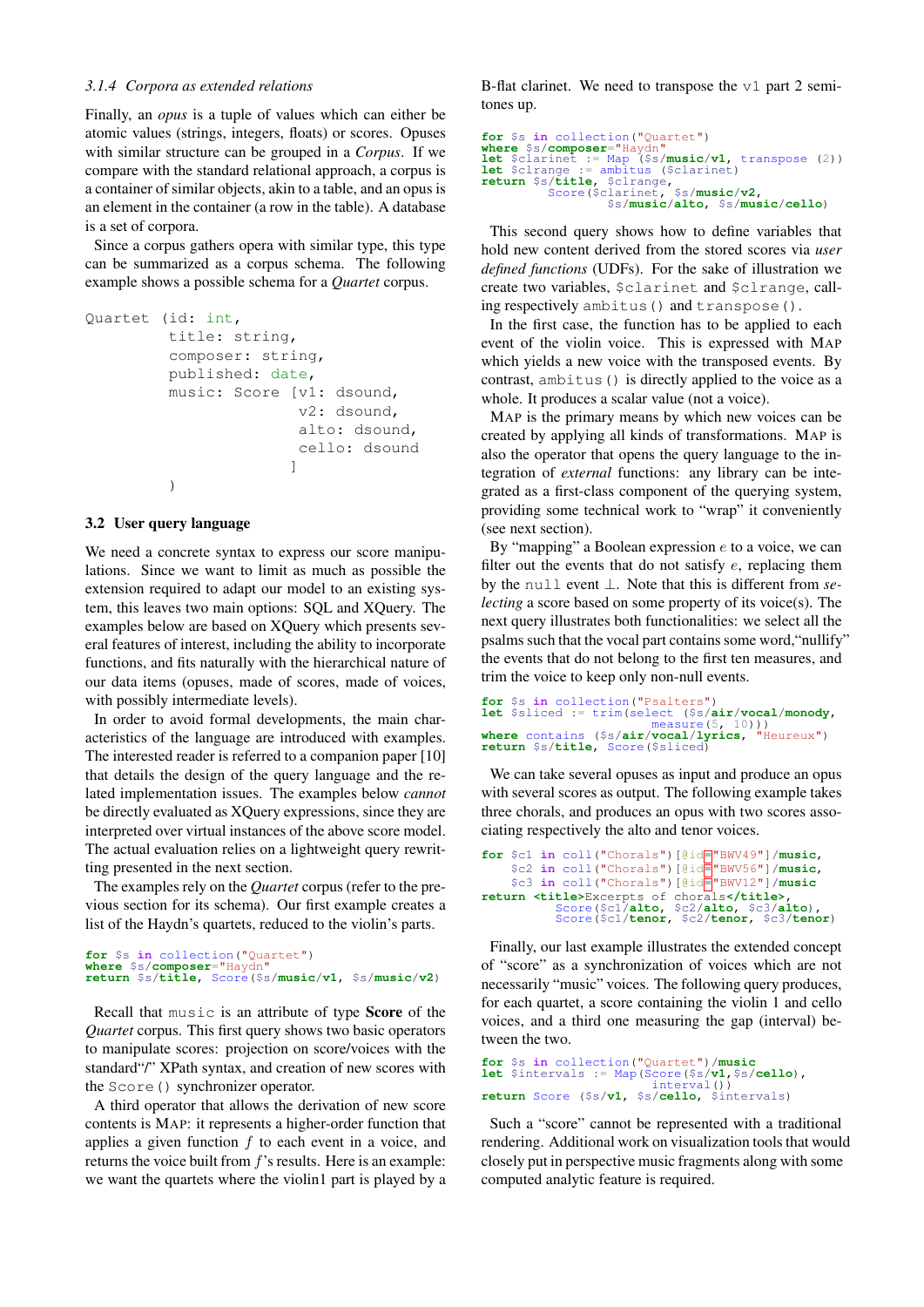#### 4. IMPLEMENTATION

<span id="page-4-0"></span>Our system has been fully implemented in NEUMA. It integrates an implementation of our score algebra, a mapping that transforms serialized scores to vScores, and offthe-shelf tools (a native XML database,  $BASEX<sup>1</sup>$  $BASEX<sup>1</sup>$  $BASEX<sup>1</sup>$ , a music notation library for UDFs, MUSIC[2](#page-4-3)1<sup>2</sup> [\[11\]](#page-6-0)). This simple implementation yields a query system which is both powerful and extensible (only add new functions wrapped in XQuery/BASEX). We present its salient aspects.

#### 4.1 Architecture and query processing

Figure [2](#page-4-4) shows the main implementation modules. Data is stored in BASEX in two collections: the semi-virtual collection (e.g., Quartet) of music documents (called *opus*), and the collection of serialized scores, in MusicXML or MEI. Each virtual element scoreType in the former is linked to an actual document in the latter. Those collections are managed by the NEUMA digital library[\[12\]](#page-6-1).

<span id="page-4-4"></span>

Figure 2. Architecture

The evaluation of a query proceeds as follows. First (step 1), BASEX scans the virtual collection and retrieves the opus matching the where clause. Then (step 2), for each opus, the embedded virtual score element has to be materialized. This is done by applying the mapping that extracts a vScore instance from the serialized score, thanks to the link in each opus.

Once a vScore is instantiated, algebraic expressions, represented as composition of functions in the XQuery syntax, can be evaluated (step 3). We wrapped several Python and Java libraries as XQuery functions, as permitted by the BASEX extensible architecture. In particular, algebraic operators and mappers are implemented in Java, whereas additional, music-content manipulations are mostly wrapped from the Python Music21 toolbox.

The XQuery processor takes in charge the application of functions, and builds a collection of results, finally sent to the client application (step 4). It is worth noting that the whole mechanism behaves like an ActiveXML [\[13\]](#page-6-2) document which *activates* the XML content on demand by calling an external service (here, a function).

#### 4.2 External components

How do we integrate *functions* that manipulate the score representation? In general, we need to resort on an external component. Getting the highest note of a voice for instance is hardly expressible in XQuery. In general, getting such features would require awfully complex expresssions. This is due to very detailed decomposition of any XML encoding which makes very difficult the reconstruction of high-level features.

XQuery is extendible to user-defined functions, and the point is technically harmless. In our current implementation, we simply "wrap" relevant functions in an external library compliant to BaseX. The following example retrieves all the quartets such that the first violin part gets higher than e6, using a *highest()* UDF.

```
for $s in collection("Quartet")
where highest($s/music/v1) > 'e6' return $s
```
A naive, direct evaluation would load the MusicXML (or MEI) document from the underlying storage, pass it to the function and get the result. This works with quite limited implementation efforts. Such an evaluation raises, however, strong efficiency issues. In general, any function will need to access to the whole score encoding (or to put it differently, we cannot in general anticipate the part of the score it needs to access). This has to be done for each score in the collection: a clearly unacceptable burden, likely to make the full query process highly inefficient.

A solution is to materialize the results of User Defined Functions as metadata in the virtual document and to index this new information in BASEX. This can directly serve as a search criteria without having to materialize the vScore. The result of the *highest()* function is such a feature. Index creation simply scans the whole physical collections, runs the functions and records it result in a dedicated index sub-element of each opus, automatically indexed in BA-SEX. To evaluate the query above, it uses the access path to directly get the relevant opus.

```
for $s in collection("Quartet")
where index/v1/hightsreturn $s
```
## 5. RELATED WORK

<span id="page-4-1"></span>Music Information Retrieval has mostly considered so far unstructured search, and notably similarity search [\[14\]](#page-6-3). Unstructured search is convenient to the end user, and avoids intricate considerations related to music notation structure. A limitation is that the granularity of results stays at the document level, and cannot access to finer internal components. Our work allows such a fine-grained inspection.

An early attempt to represent scores as structured files and to develop search and analysis functions is the Hum-Drum format. Both the representation and the procedures are low-level (text files, Unix commands) which make them difficult to integrate in complex application. We are only aware of a few other approaches. An attempt to transpose database principles to score management is presented in [\[15\]](#page-6-4). The authors of [\[16\]](#page-6-5) study how XQuery may be directly used over MusicXML. XQuery is a general-purpose

<span id="page-4-2"></span><sup>1</sup> <http://basex.org>

<span id="page-4-3"></span><sup>2</sup> <http://web.mit.edu/music21>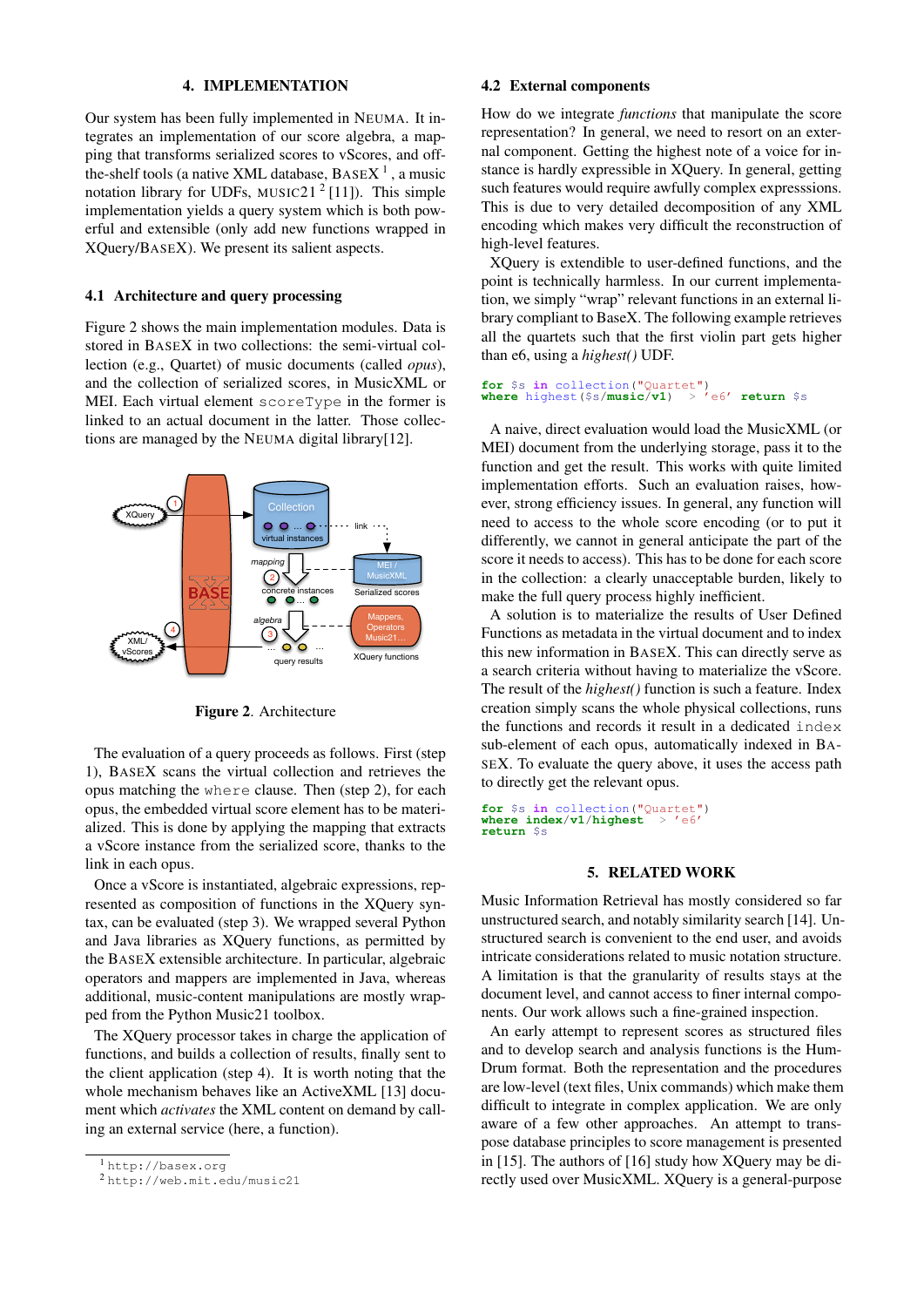query language which hardly adapts to the specifics of symbolic music manipulation. Besides, by ignoring the issue of the inherent underlying data model, closure of operations becomes undecidable, and the query language misses the essential properties that makes it safely usable in applications.

We make the case for a clear identification of the data model that underlies the operations on "scores". This allows to abstract from useless details, brings a support to the definition of closed operations, and enforces to review what kind of content we aim at manipulating. We might always (rightly) complain that part of the meaningful content is lost, and that rare features (e.g., chords with varying note durations) are not adequately captured by an abstract model, but this seems the price to pay for a clear understanding of the stakes. As a side effect, this allows to integrate distinct encodings in a consistent setting.

The mapping process by which this is achieved is reminiscent from mediation architectures used for data sources integration [\[17,](#page-6-6) [18,](#page-6-7) [19,](#page-6-8) [20\]](#page-6-9), and can be seen as an application of method that combines queries on physical and virtual instances. It borrows ideas from ActiveXML [\[13\]](#page-6-2), and in particular the definition of some elements as "triggers" that activate external calls.

Abstracting an agnostic score content from XML formats is a design shared by several earlier proposals, including NEUMA [\[21\]](#page-6-10), Music21 [\[11\]](#page-6-0) and formal approaches such as Euterpea [\[22\]](#page-6-11) that attempt to model music content for generative or analytic purposes. This allows in particular to develop manipulation primitives independently from serialization concerns. We can re-use for instance in our implementation some of the analytic functions supplied by Music21, and combine these functions to the structural database operators that constitute the core of our contribution.

## <span id="page-5-8"></span>6. CONCLUSION AND FUTURE WORK

We propose a new approach to treat music notation as a structured source of information apt at supporting modern query techniques inspired by object and relational databases. A debatable aspect of the approach is the lossy mapping that extract "content" from the notation. There is no welldefined answer to the separation of score content from score rendering, which can be perceived as an encouragement to further investigate the issue.

On the other hand, having a high-level specification language to combine, change and derive scores offers quite promising perspectives for performance, teaching and analysis of music content. We are in particular keen to explore the following ideas:

- Maintain a tight synchronization between the parts of a score and the full ensemble, in order to reflect any change (e.g., an annotation).
- Propose new visualizations of music notation, dictated not by performance issues, but by the need to grasp some analytical aspect.

• Study styling mechanisms which can map an abstract music notational content to sheet representation.

Our implementation in NEUMA is available to the community of scholars, musicologist and data scientists who aim at investigating the corpora of this library for analytic purposes. We hope that the design presented in the paper is generic enough to inspire similar endeavours. We will be glad to provide our software components to anyone wishing to exploit these ideas in a similar system.

## Acknowledgments

This work is partially supported by the Musica Consortium, <https://humanum.hypotheses.org/503>.

## 7. REFERENCES

- <span id="page-5-0"></span>[1] E. Selfridge-Field, Ed., *Beyond MIDI : The Handbook of Musical Codes*. Cambridge: The MIT Press, 1997.
- <span id="page-5-1"></span>[2] M. Good, *MusicXML for Notation and Analysis*. W. B. Hewlett and E. Selfridge-Field, MIT Press, 2001, pp. 113–124.
- <span id="page-5-2"></span>[3] P. Rolland, "The Music Encoding Initiative (MEI)," in *Proc. Intl. Conf. on Musical Applications Using XML*, 2002, pp. 55–59.
- <span id="page-5-3"></span>[4] "Music Encoding Initiative," [http://music-encoding.](http://music-encoding.org) [org,](http://music-encoding.org) Music Encoding Initiative, 2015, accessed Oct. 2015.
- <span id="page-5-4"></span>[5] A. Hankinson, P. Roland, and I. Fujinaga, "The Music Encoding Initiative as a Document-Encoding Framework," in *Proc. Intl. Conf. on Music Information Retrieval (ISMIR)*, 2011, pp. 293–298.
- <span id="page-5-5"></span>[6] "W3C Music Notation Community Group," https://www.w3.org/community/music-notation/, 2015, last accessed Jan. 2016.
- <span id="page-5-6"></span>[7] L. Pugin, J. Kepper, P. Roland, M. Hartwig, and A. Hankinson, "Separating Presentation and Content in MEI," in *Proc. Intl. Conf. on Music Information Retrieval (ISMIR)*, 2012.
- <span id="page-5-7"></span>[8] S. Abiteboul, R. Hull, and V. Vianu, *Foundations of Databases*. Addison-Wesley, 1995.
- <span id="page-5-9"></span>[9] R. Fournier-S'niehotta, P. Rigaux, and N. Travers, "An Algebra for Score Content Manipulation," CEDRIC laboratory, CNAM-Paris, France, Tech. Rep. CEDRIC-16-3616, 2016, submitted for publication. [Online]. Available: [http://cedric.cnam.fr/index.](http://cedric.cnam.fr/index.php/publis/article/FRT16d) [php/publis/article/FRT16d](http://cedric.cnam.fr/index.php/publis/article/FRT16d)
- <span id="page-5-10"></span>[10] ——, "Querying XML Score Databases: XQuery is not Enough!" CEDRIC laboratory, CNAM-Paris, France, Tech. Rep. CEDRIC-16-3612, 2016, submitted for publication. [Online]. Available: [http:](http://cedric.cnam.fr/index.php/publis/article/FRT16c) [//cedric.cnam.fr/index.php/publis/article/FRT16c](http://cedric.cnam.fr/index.php/publis/article/FRT16c)